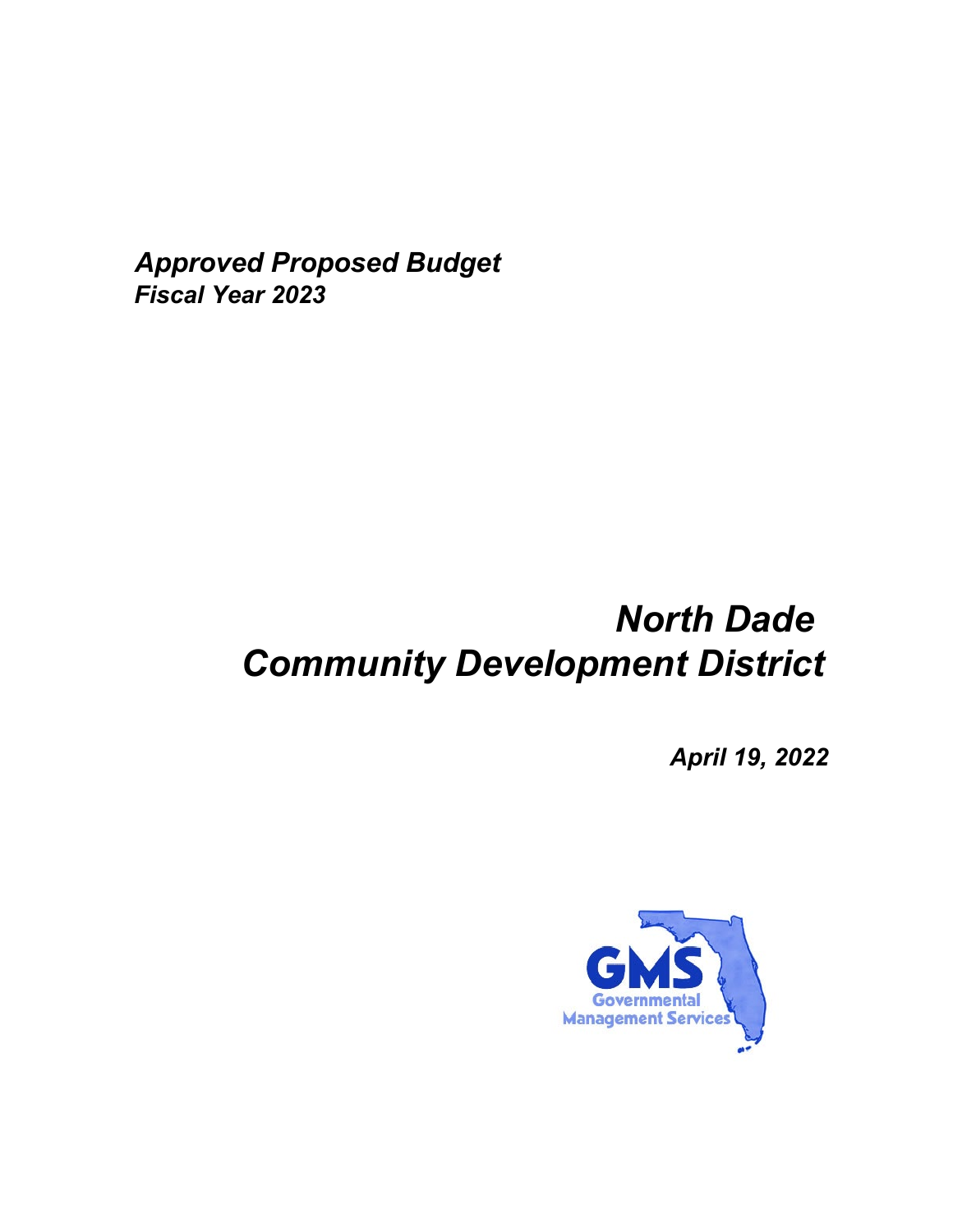### **North Dade Community Development District**

### *TABLE OF CONTENTS*

General Fund Budget Page 1

Page 2-3

Debt Service Fund *Series 2018* Budget Page 4 <u>Concolative</u><br>
Budget<br>
Amortization Schedule - 2018<br>
Page 5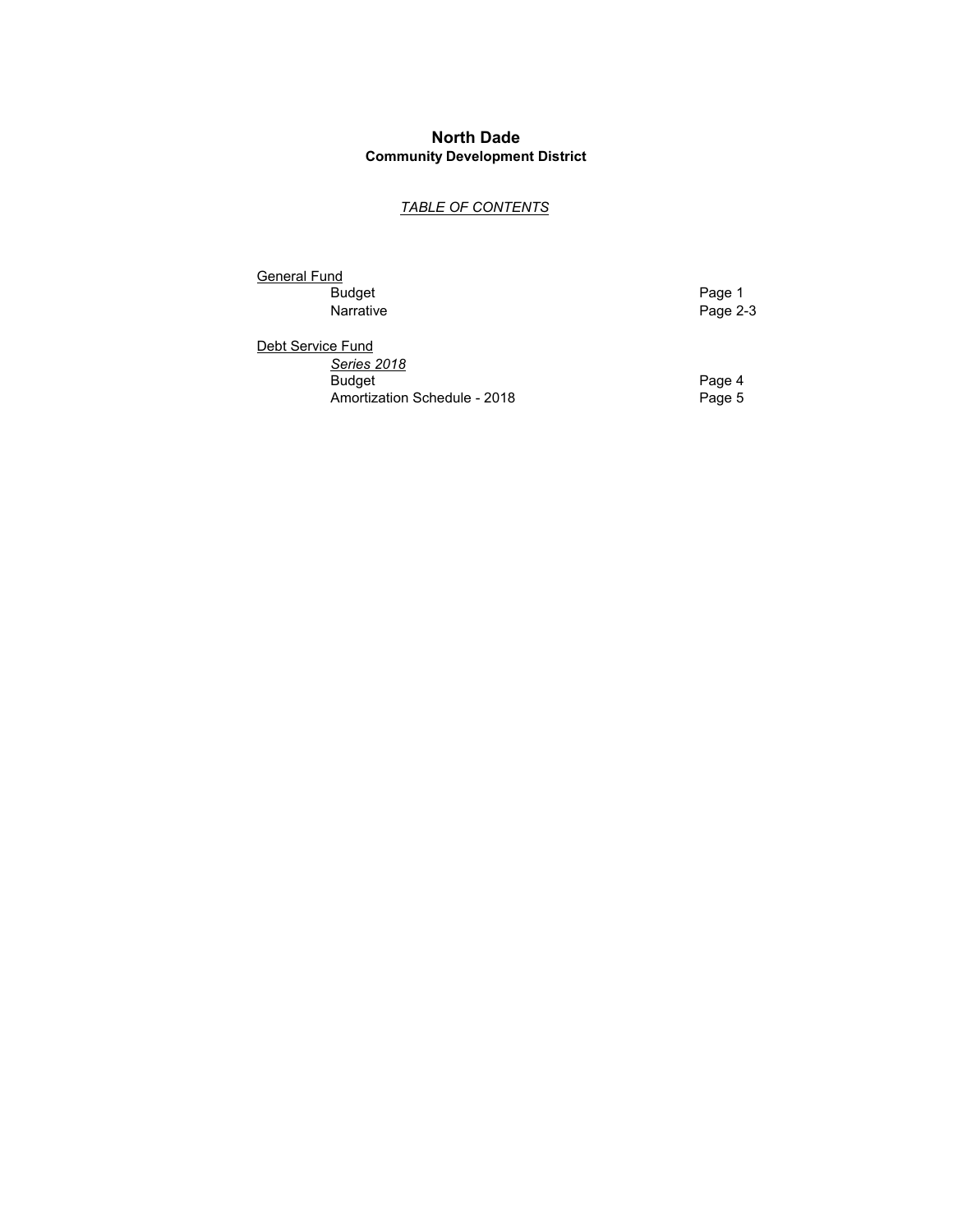## **North Dade**

### **Community Development District General Fund**

|                                                           | <b>Adopted</b>          | Actual<br>Thru  | Projected<br><b>Next</b> | <b>Total</b>              | Proposed                |
|-----------------------------------------------------------|-------------------------|-----------------|--------------------------|---------------------------|-------------------------|
| <b>DESCRIPTION</b>                                        | <b>Budget</b><br>FY2022 | 3/31/2022       | <b>6 Months</b>          | Projected at<br>9/30/2022 | <b>Budget</b><br>FY2023 |
| <b>Revenues</b>                                           |                         |                 |                          |                           |                         |
| <b>Maintenance Assessments</b><br>Unassigned Fund Balance | \$84,092<br>\$3,747     | \$76,716<br>\$0 | \$7,376<br>\$0           | \$84,092<br>\$0           | \$104,119<br>\$0        |
|                                                           |                         |                 |                          |                           |                         |
| <b>Total Revenues</b>                                     | \$87,839                | \$76,716        | \$7,376                  | \$84,092                  | \$104,119               |
| <b>Expenditures</b>                                       |                         |                 |                          |                           |                         |
| Administrative                                            |                         |                 |                          |                           |                         |
| Supervisor's Fee <sup>(1)</sup>                           | \$4,000                 | \$0             | \$2,000                  | \$2,000                   | \$4,000                 |
| <b>FICA Expense</b>                                       | \$306                   | \$0             | \$153                    | \$153                     | \$306                   |
| Engineering                                               | \$1,000                 | \$1,425         | \$2,000                  | \$3,425                   | \$4,000                 |
| <b>Dissemination Agent</b>                                | \$2,100                 | \$1,050         | \$1,050                  | \$2,100                   | \$2,100                 |
| <b>Assessment Roll</b>                                    | \$1,100                 | \$1,100         | \$0                      | \$1,100                   | \$1,540                 |
| Attorney                                                  | \$10,000                | \$2,500         | \$4,000                  | \$6,500                   | \$10,000                |
| <b>Annual Audit</b>                                       | \$4,000                 | \$3,600         | \$0                      | \$3,600                   | \$3,700                 |
| <b>Trustee Fees</b>                                       | \$3,500                 | \$0             | \$3,500                  | \$3,500                   | \$3,500                 |
| <b>Management Fees</b>                                    | \$37,853                | \$18,927        | \$18,926                 | \$37,853                  | \$37,853                |
| <b>Computer Time</b>                                      | \$1,000                 | \$500           | \$500                    | \$1,000                   | \$1,000                 |
| Website Compliance                                        | \$1,000                 | \$500           | \$500                    | \$1,000                   | \$1,000                 |
| Postage                                                   | \$200                   | \$49            | \$49                     | \$98                      | \$200                   |
| Printing & Binding                                        | \$650                   | \$24            | \$24                     | \$650                     | \$650                   |
| <b>Rentals &amp; Leases</b>                               | \$2,400                 | \$1,200         | \$1,200                  | \$2,400                   | \$2,400                 |
| Insurance                                                 | \$6,355                 | \$6,218         | \$0                      | \$6,218                   | \$6,995                 |
| Legal Advertising                                         | \$1,000                 | \$229           | \$229                    | \$457                     | \$500                   |
| <b>Other Current Charges</b>                              | \$500                   | \$181           | \$181                    | \$363                     | \$500                   |
| <b>Office Supplies</b>                                    | \$100                   | \$0             | \$100                    | \$100                     | \$0                     |
| Dues, Licenses & Subscriptions                            | \$175                   | \$175           | \$0                      | \$175                     | \$175                   |
| <b>Capital Outlay</b>                                     | \$200                   | \$0             | \$200                    | \$200                     | \$200                   |
| Contingency-Prior Year Deficit                            | \$150                   | \$0             | \$150                    | \$150                     | \$15,000                |
| <b>Total Administrative</b>                               | \$77,589                | \$37,678        | \$34,762                 | \$73,042                  | \$95,619                |
| Field                                                     |                         |                 |                          |                           |                         |
| <b>Lift Station</b>                                       | \$6,750                 | \$2,813         | \$0                      | \$2,813                   | \$5,000                 |
| Permits/Licenses                                          | \$3,500                 | \$997           | \$0                      | \$997                     | \$3,500                 |
| <b>Total Field</b>                                        | \$10,250                | \$3,810         | \$0                      | \$3,810                   | \$8,500                 |
| <b>Total Expenditures</b>                                 | \$87,839                | \$41,488        | \$34,762                 | \$76,852                  | \$104,119               |
| <b>Excess Revenue/(Expenditures)</b>                      | \$0                     | \$35,228        | (\$27,387)               | \$7,240                   | \$0                     |

 $(1)$  Based on the assumption of 4 meetings per year

|                              | 2020      | 2021      | 2022      | 2023      |
|------------------------------|-----------|-----------|-----------|-----------|
| Gross Assessments            | \$88,517  | \$88,517  | \$88,517  | \$110,764 |
| Less: 5% Disc. & Collections | (\$4,426) | (\$4,426) | (\$4,426) | (\$6,646) |
| Net Assessments              | \$84.092  | \$84.092  | \$84,092  | \$104,119 |
| Units                        | 176       | 176       | 176       | 176       |
| Gross Per Unit               | \$502.94  | \$502.94  | \$502.94  | \$629.34  |
| Net Per Unit                 | \$477.79  | \$477.79  | \$477.79  | \$597.88  |
|                              |           |           |           |           |

Gross Increase \$0 \$126.40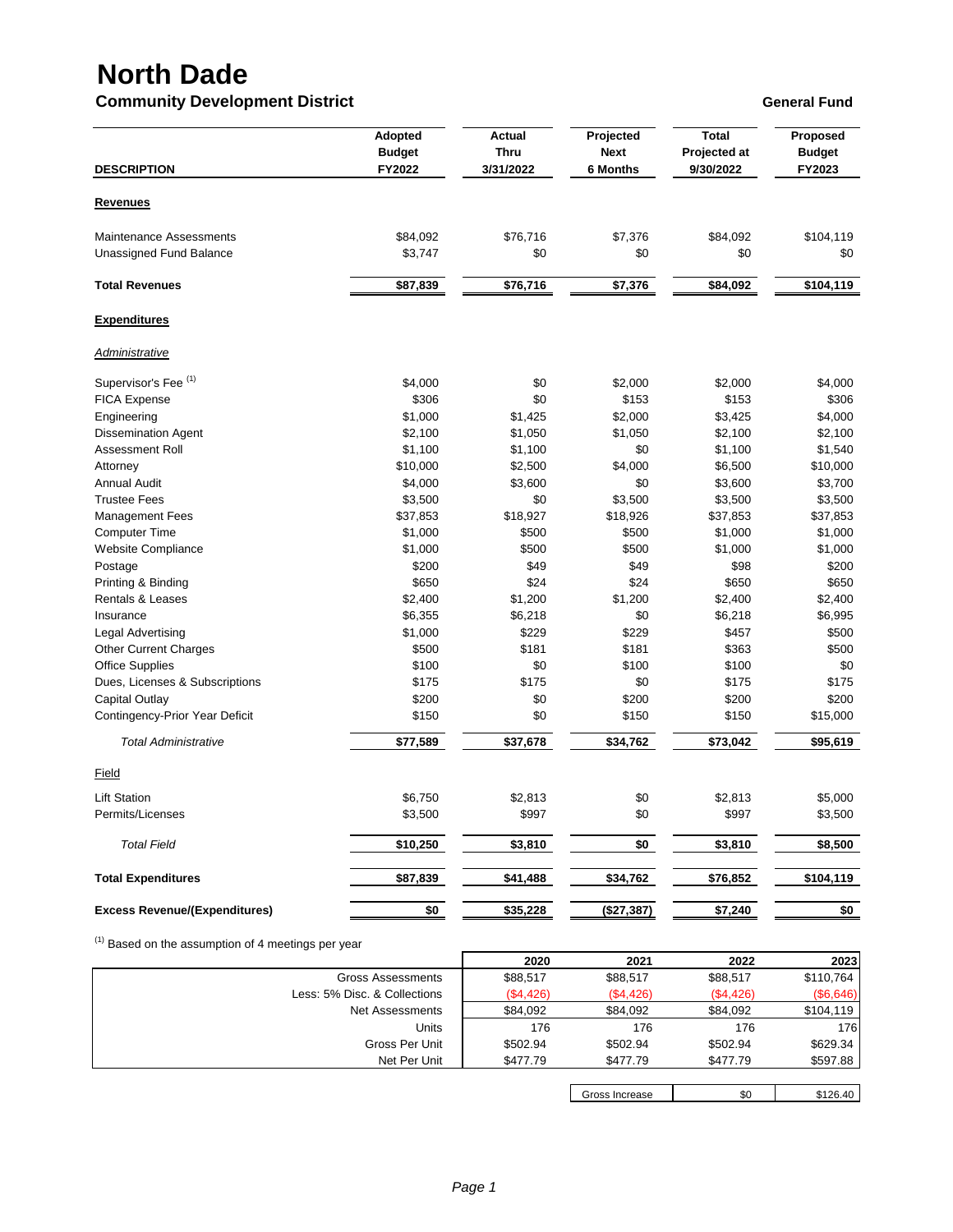### **REVENUES:**

#### *Maintenance Assessments*

The District will levy a Maintenance Assessment on all assessable property within the District.

#### **EXPENDITURES:**

#### **Administrative:**

#### Supervisor Fees

The Florida Statutes allows each board member to receive \$200 per meeting not to exceed \$4,800 in one year.

#### FICA Expense

Represents the Employer's share of Social Security and Medicare taxes withheld from Board of Supervisors checks.

\_\_\_\_\_\_\_\_\_\_\_\_\_\_\_\_\_\_\_\_\_\_\_\_\_\_\_\_\_\_\_\_\_\_\_\_\_\_\_\_\_\_\_\_\_\_\_\_\_\_\_\_\_\_\_\_\_\_\_\_\_\_\_\_\_\_\_\_\_\_\_\_\_\_\_\_\_

\_\_\_\_\_\_\_\_\_\_\_\_\_\_\_\_\_\_\_\_\_\_\_\_\_\_\_\_\_\_\_\_\_\_\_\_\_\_\_\_\_\_\_\_\_\_\_\_\_\_\_\_\_\_\_\_\_\_\_\_\_\_\_\_\_\_\_\_\_\_\_\_\_\_\_\_\_

#### *Engineering Fees*

The District's engineer will be providing general engineering services to the District, i.e. attendance and preparation for monthly board meetings, review invoices, etc.

#### *Dissemination Agent*

The District is required by the Security and Exchange Commission to comply with Rule 15(c) (2)-12(b) (5), which relates to additional reporting requirements for un-rated bond issues.

#### *Assessment Roll*

Governmental Management Services serves as the District's collection agent and certifies the District's non-ad valorem assessments with the county tax collector.

#### *Attorney*

The District's legal counsel will be providing general legal services to the District, i.e. attendance and preparation for monthly meetings, review operating & maintenance contracts, etc.

#### *Annual Audit*

The District is required annually to conduct an audit of its financial records by an Independent Certified Public Accounting Firm.

#### Trustee Fees

The Districts issued Series 2018 Special Assessment Refunding Bonds which are held with a Trustee at Wells Fargo Bank. The amount of the trustee fees is based on the agreement between Wells Fargo Bank and the District.

#### *Management Fees*

The District receives Management, Accounting and Administrative services as part of a Management Agreement with Governmental Management Services – South Florida, LLC.

#### *Computer Time*

The District processes all its financial activities, i.e. accounts payable, financial statements, etc. on a main frame computer leased by Governmental Management Services – South Florida, LLC.

#### *Website Compliance*

Per Section 189.069 F.S., all Districts must have a website by October 1, 2015 to provide detailed information on the CDD as well as links to useful websites regarding Compliance issues. This website will be maintained by GMS-SF, LLC and updated as required by the Statutes.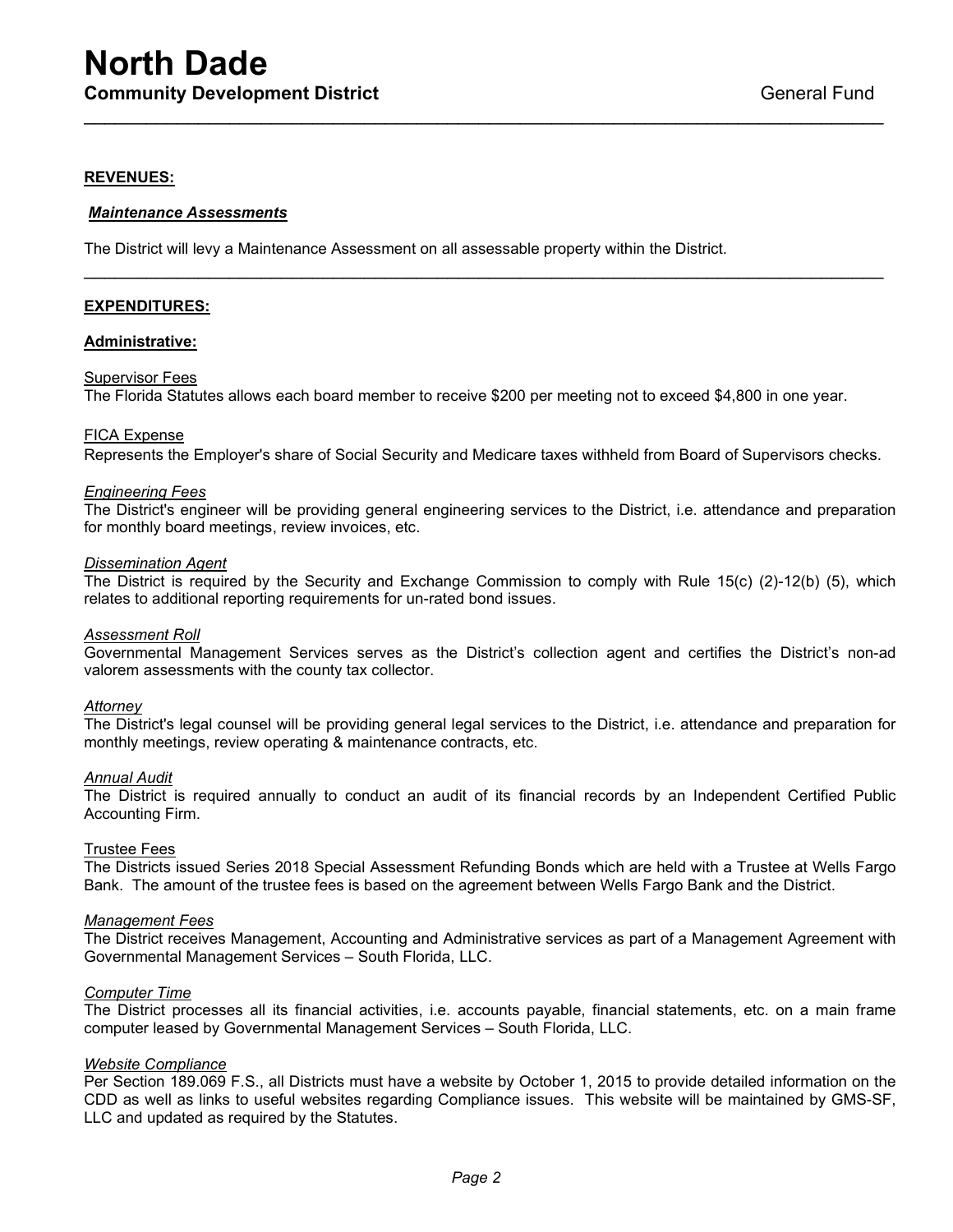### **Administrative: (continued)**

#### *Telephone*

Telephone and fax machine.

#### *Postage*

Mailing of agenda packages, overnight deliveries, correspondence, etc.

#### *Printing & Binding*

Printing and Binding agenda packages for board meetings, printing of computerized checks, stationary, envelopes etc.

\_\_\_\_\_\_\_\_\_\_\_\_\_\_\_\_\_\_\_\_\_\_\_\_\_\_\_\_\_\_\_\_\_\_\_\_\_\_\_\_\_\_\_\_\_\_\_\_\_\_\_\_\_\_\_\_\_\_\_\_\_\_\_\_\_\_\_\_\_\_\_\_\_\_\_\_\_

#### *Rental & Leases*

The District will be charged \$200 per month for office rent from Governmental Management Services – South Florida, LLC, for the District's administrative offices located in Miami and Fort Lauderdale.

#### *Insurance*

The District's General Liability & Public Officials Liability Insurance policy is with a qualified entity that specializes in providing insurance coverage to governmental agencies. The amount is based upon similar Community Development Districts.

#### *Legal Advertising*

The District is required to advertise various notices for monthly Board meetings, public hearings etc in a newspaper of general circulation.

#### *Other Current Charges*

Bank charges and any other miscellaneous expenses that incurred during the year.

*Office Supplies* Miscellaneous office supplies.

#### *Dues, Licenses & Subscriptions*

The District is required to pay an annual fee to the Department of Economic Opportunity for \$175. This is the only expense under this category for the District.

#### *Capital Outlay*

Represents any minor capital expenditures the District may need to make during the Fiscal Year such as a file cabinet for District files.

#### **Contingency**

Represents any miscellaneous field expenses the District might have.

#### *Field:*

#### **Lift Station**

The District will enter into a contract agreement with Johnson Environmental Services for the maintenance of the Lift Station.

#### **Contingency**

Represents any miscellaneous field expenses the District might have.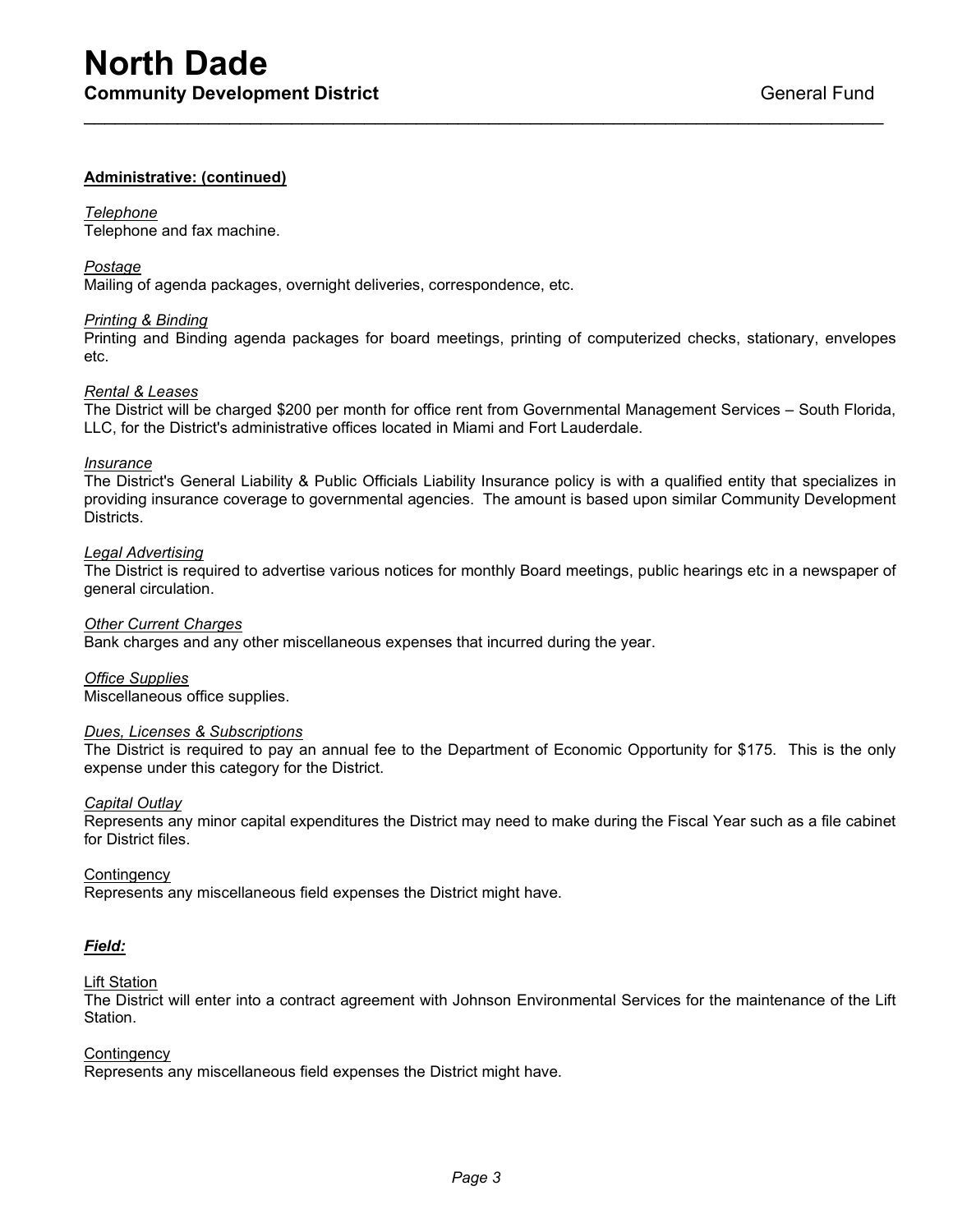## **North Dade** Debt Service Fund<br> **Community Development District** Series 2018, Special Assessment Refunding Bonds **Series 2018, Special Assessment Refunding Bonds**

| <b>DESCRIPTION</b>                   | Adopted<br><b>Budget</b><br>FY2022 | <b>Actual</b><br><b>Thru</b><br>3/31/2022 | Projected<br><b>Next</b><br>6 Months | Total<br>Projected at<br>9/30/2022 | Proposed<br><b>Budget</b><br>FY2023 |
|--------------------------------------|------------------------------------|-------------------------------------------|--------------------------------------|------------------------------------|-------------------------------------|
| <b>Revenues</b>                      |                                    |                                           |                                      |                                    |                                     |
| <b>Special Assessments</b>           | \$154,036                          | \$140,527                                 | \$13,509                             | \$154,036                          | \$154,036                           |
| <sup>(1)</sup> Carry Forward Surplus | \$59,678                           | \$53,033                                  | \$0                                  | \$53,033                           | \$55,671                            |
| Interest Income                      | \$50                               | \$0                                       | \$0                                  | \$0                                | \$50                                |
| <b>Total Revenues</b>                | \$213,764                          | \$193,560                                 | \$13,509                             | \$207,069                          | \$209,758                           |
| <b>Expenditures</b>                  |                                    |                                           |                                      |                                    |                                     |
| Interest 11/1                        | \$35,199                           | \$35,199                                  | \$0                                  | \$35,199                           | \$32,724                            |
| Principal - 5/1                      | \$81,000                           | \$0                                       | \$81,000                             | \$81,000                           | \$88,000                            |
| Interest - 5/1                       | \$35,199                           | \$0                                       | \$35,199                             | \$35,199                           | \$32,724                            |
| <b>Total Expenditures</b>            | \$151,398                          | \$35,199                                  | \$116,199                            | \$151,398                          | \$153,448                           |
| <b>Excess Revenue/(Expenditures)</b> | \$62,367                           | 158,361                                   | (102,689)                            | 55,671                             | 56,310                              |

 $(1)$  Carryforward Surplus is Net of Reserve Requirement Interest Payment - 11/1/23  $$31,184$ 

| <b>Gross Assmt</b> | Totals    |
|--------------------|-----------|
| \$921.27           | \$162,144 |
| ( \$46.06)         | (\$8,107) |
| \$875.21           | \$154,036 |
|                    |           |